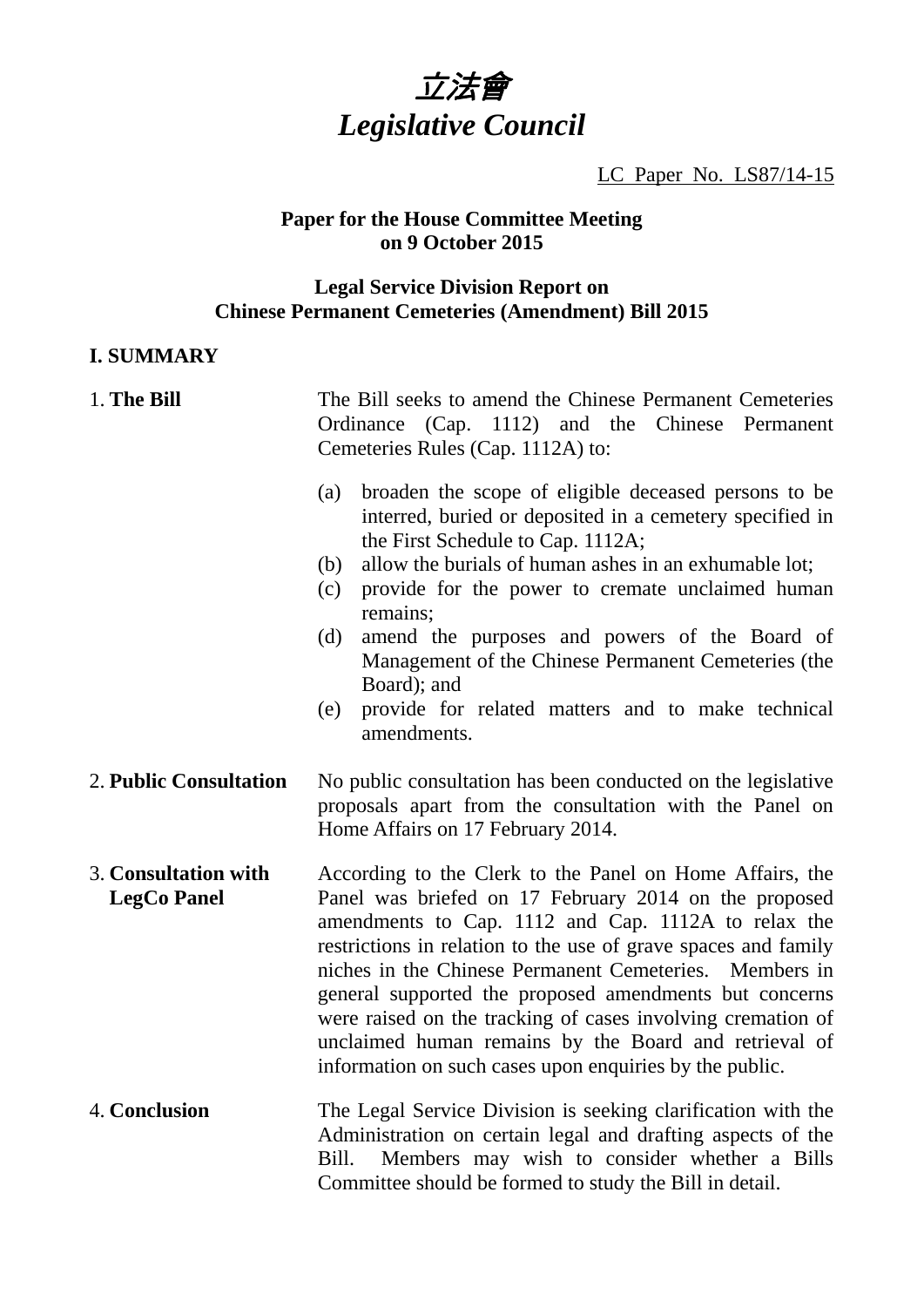## **II. REPORT**

 The date of First Reading of the Bill is 8 July 2015. Members may refer to the Legislative Council (LegCo) Brief (File Ref.: HAB/CR 1/20/15) issued by the Home Affairs Bureau on 24 June 2015 for further details.

## **Object of the Bill**

2. The Bill seeks to amend the Chinese Permanent Cemeteries Ordinance (Cap. 1112) and the Chinese Permanent Cemeteries Rules (Cap. 1112A) to broaden the scope of eligible deceased persons to be interred, buried or deposited in a cemetery specified in the First Schedule to Cap. 1112A; to allow the burials of human ashes in an exhumable lot; to provide for the power to cremate unclaimed human remains; to amend the purposes and powers of the Board of Management of the Chinese Permanent Cemeteries (the Board); to provide for related matters and to make technical amendments.

## **Background**

3. Cap. 1112, which was enacted in 1964, establishes the Board, chaired by the Secretary for Home Affairs (then titled as the Secretary for Chinese Affairs), to provide, maintain and administer cemeteries and burial grounds for persons of the Chinese race permanently resident in Hong Kong. Cap. 1112A is the rules made by the Board under section 8 of Cap. 1112 to govern the conduct of internal affairs of the Board and the management and use of any Chinese Permanent Cemetery  $(CPC)^1$  $(CPC)^1$ .

4. At present, there are restrictions under Cap. 1112A in relation to the use of cemetery facilities in the CPCs. One of the restrictions is that the remains or ashes of the first deceased person's family members are not allowed to be buried or deposited together with the first deceased person in the same cemetery facilities, unless they are the close relatives of the first deceased person. Only non-exhumable lots (but not exhumable lots)<sup>[2](#page-1-1)</sup> may be used for a subsequent burial of close relatives' ashes. There are also restrictions on the maximum number of sets of ashes that could be deposited in a niche. The Administration considers these restrictions outdated and unnecessary. According to paragraph 2 of the LegCo Brief, having reviewed its operation to meet the increasing community needs for cemetery facilities, the Board has proposed a set of amendments to Cap. 1112 and Cap. 1112A to relax the restrictions on the use of cemetery facilities in the CPCs.

<span id="page-1-0"></span> $\overline{a}$ 1 According to rule 2 of Cap. 1112A, Cap. 1112A shall apply to the cemeteries specified in the First Schedule, namely, Aberdeen Chinese Permanent Cemetery, Tsuen Wan Chinese Permanent Cemetery, Cape Collinson Chinese Permanent Cemetery and Junk Bay Chinese Permanent Cemetery. 2

<span id="page-1-1"></span><sup>&</sup>lt;sup>2</sup> Under rule 3 of Cap. 1112A, non-exhumable lots (which are allocated for burial not subject to exhumation) are of a permanent nature whereas exhumable lots have a term of expiry.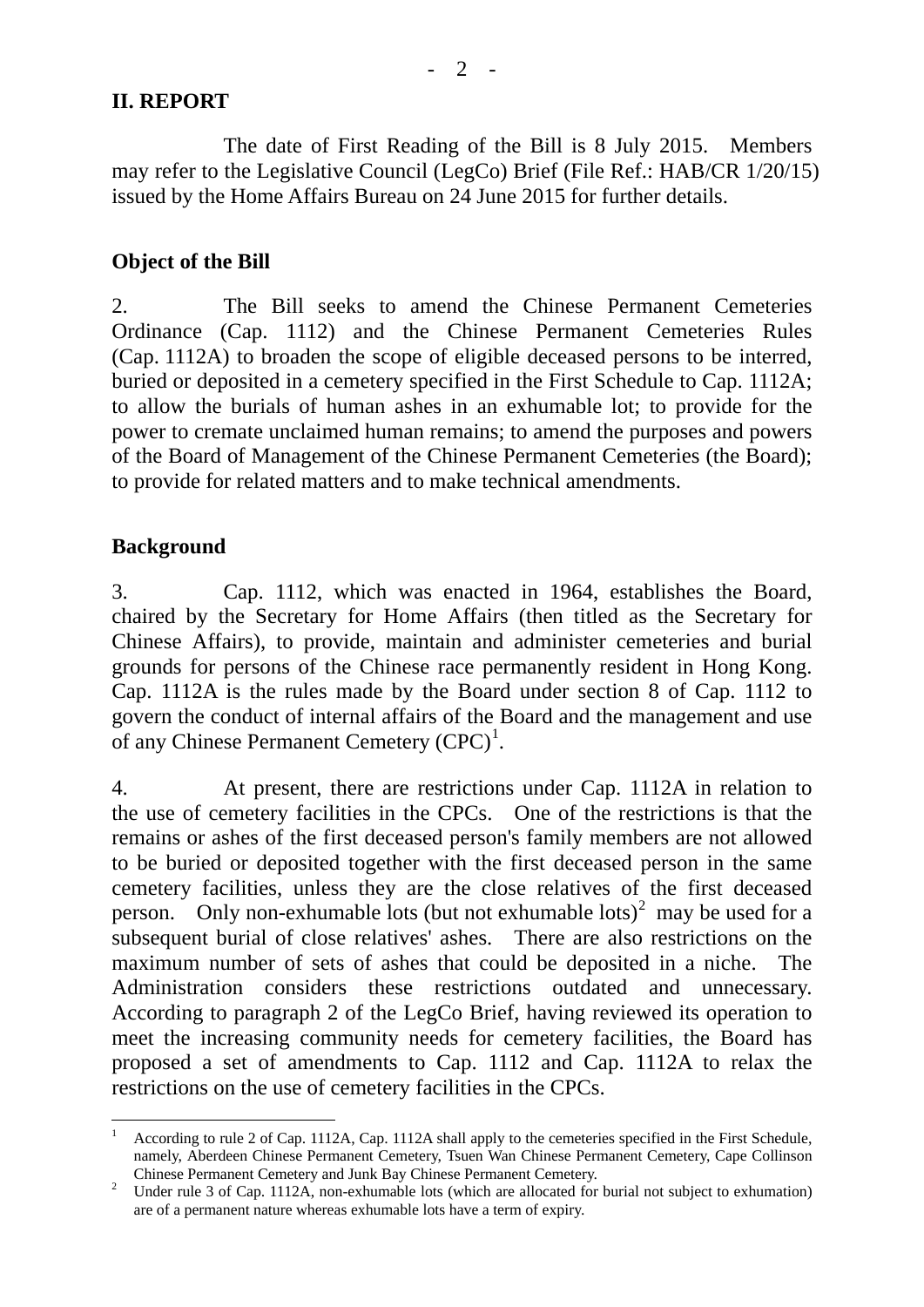# **Provisions of the Bill**

5. The major proposed amendments are summarized below.

Broadening the scope of eligible deceased persons to be interred, buried or deposited in a CPC

6. Under the existing rules 16, 17 and 21A of Cap. 1112A, there cannot be shared use of cemetery facilities including grave space, urn or family niche unless the human remains of the subsequent burials or deposits of skeletal or cremated remains or cremated human ashes are those of the close relatives of the first deceased buried in the grave space, interred in the urn or deposited in the niche. "Close relative" refers to a limited category of persons under rule 3 of Cap. 1112A, i.e. the spouse, parent, brother, sister or direct descendant (including their wives) provided that a married woman shall be deemed to be the same person as her husband and her close relatives shall be those of her husband. Hence, a married woman is not eligible to be buried or deposited in a niche, grave space or urn lot with members of her paternal family.

7. The Bill proposes to expand the eligibility for subsequent burial or deposit in cemetery facilities by removing all references to "close relative" as defined under rule 3 of Cap. 1112A and substituting it by "relative" (clause 10(10) and (8)). The definition of "relative" is proposed to be widened to include grandparents, great-grandparents, grandparents-in-law and great-grandparents-in-law, brothers-in-law, sisters-in-law as well as other family members $^3$  $^3$ . . The proposed amendments under clauses 14, 21, 23 and 26 provide that subsequent burials of human remains, skeletal remains or ashes are permitted if they are those of a relative of the first eligible deceased buried in the grave space, interred in the urn or deposited in the ossuary niches or family niches. The effect of the proposed amendments is that the scope of the eligible deceased persons to be interred, buried or deposited in a CPC would be broadened, and that the human remains or ashes of a married woman can be interred, buried or deposited with her paternal family.

# Allowing subsequent burial of ashes in exhumable lots

8. Under the existing rules 16 and 17 of Cap. 1112A, subsequent burial of close relatives' ashes may be permitted in non-exhumable lot but not in exhumable lot. Clauses 18 and 19 of the Bill seek to remove such restriction.

<span id="page-2-0"></span> $\overline{a}$ 3 Under clause 10(8) of the Bill, "relative", in relation to a person (relevant person) (whether deceased or not), means (a) the relevant person's spouse; (b) a father, mother, grandfather, grandmother, great-grandfather or great-grandmother of the relevant person or of the relevant person's spouse; (c) a brother or sister of (i) the relevant person; (ii) the relevant person's spouse; or (iii) a person referred to in paragraph (b); (d) a spouse of a person referred to in paragraph (c); (e) a descendant of (i) the relevant person; (ii) a person referred to in paragraph (a), (c) or (d); or (iii) a person referred to in paragraph (b), other than the relevant person; or (f) a spouse of a person referred to in paragraph (e).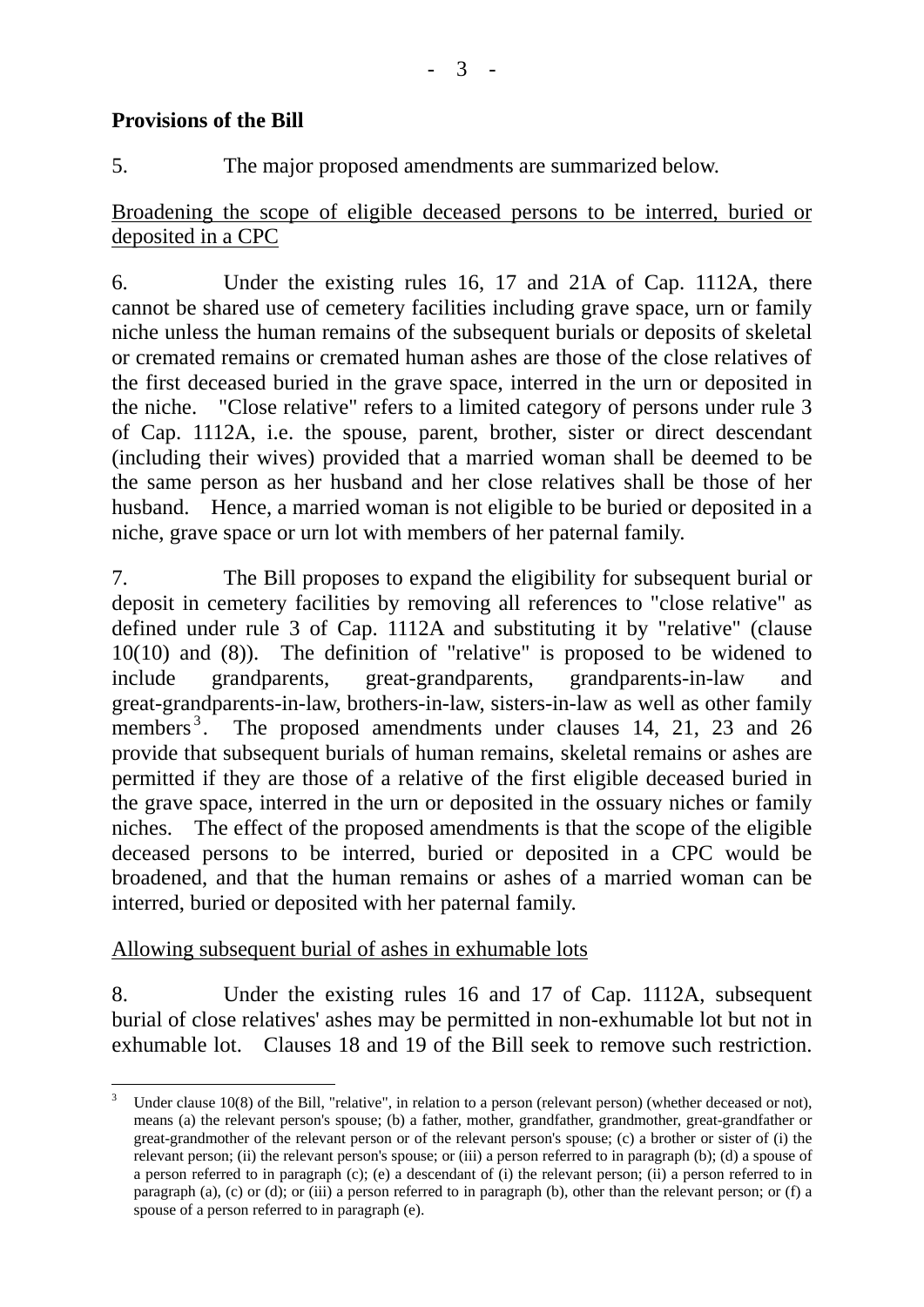Clause 14 adds a new rule 7A to Cap. 1112A to the effect that subsequent burials of ashes are allowed in both exhumable and non-exhumable lots provided that they are those of a relative of the first eligible deceased buried in the grave space.

## Providing for the power to cremate unclaimed human remains

9. Under the existing rule 1[4](#page-3-0) of Cap. 1112A, where a permittee $4$  does not disinter and remove the human remains from an exhumable lot upon the expiry of the initial term of 10 years or if extended, the extended term<sup>[5](#page-3-1)</sup>, the Board may disinter and remove the human remains if the Board's intention to disinter has been published in the Gazette and in not less than two local Chinese newspapers and six months have elapsed from the date of such publication. However, Cap. 1112 and Cap. 1112A do not empower the Board to cremate the disinterred human remains.

10. The Bill seeks to empower the Board to make rules for the cremation of unclaimed human remains (clause 8(4)). Clause 16 also adds a new rule 14A to Cap. 1112A to provide that the Board may cremate the human remains removed from an exhumable lot if all of the following conditions are met:-

- (a) the permittee of the lot has not arranged with the Board for their disposal within six years from the expiry of the term of the lot;
- (b) the Board has published a notice in the Gazette and in at least two local Chinese newspapers stating that the Board intends to cremate the human remains; and
- (c) six months after the publication of the notice, the permittee still has not arranged with the Board for the disposal of the human remains.

11. The Bill makes it clear that the proposed power of the Board to cremate unclaimed human remains under the new rule 14A would not apply to an exhumable lot allocated by the Board before the commencement of the relevant amendments, nor would it apply to an exhumable lot whose term is not extended after the relevant amendments come into operation (new rule 28(2) of Cap. 1112A as added by clause 31).

<span id="page-3-0"></span> $\overline{a}$ 4 Under rule 3 of Cap. 1112A, a "permittee" means a person to whom the Board has allocated a grave space, urn space, or niche and includes a subscriber, the successor in title to the original permittee and the legal heir

<span id="page-3-1"></span>of the person whose remains are buried in a space.<br><sup>5</sup> Under rule 13(2) of Cap. 1112A, the Board may allocate an exhumable lot, either (a) for an initial term of 10 years, which may be extended for one further and final term of six years at an additional premium which the Board, in its discretion, may determine at the time of expiry of the initial period; or (b) for an initial term of 10 years, which may be extended for an indefinite number of terms of up to 10 years each, at an additional premium which the Board, in its discretion, may determine at the time of expiry of each term; or (c) for a finite term of 10 years which will not be extended at is expiry.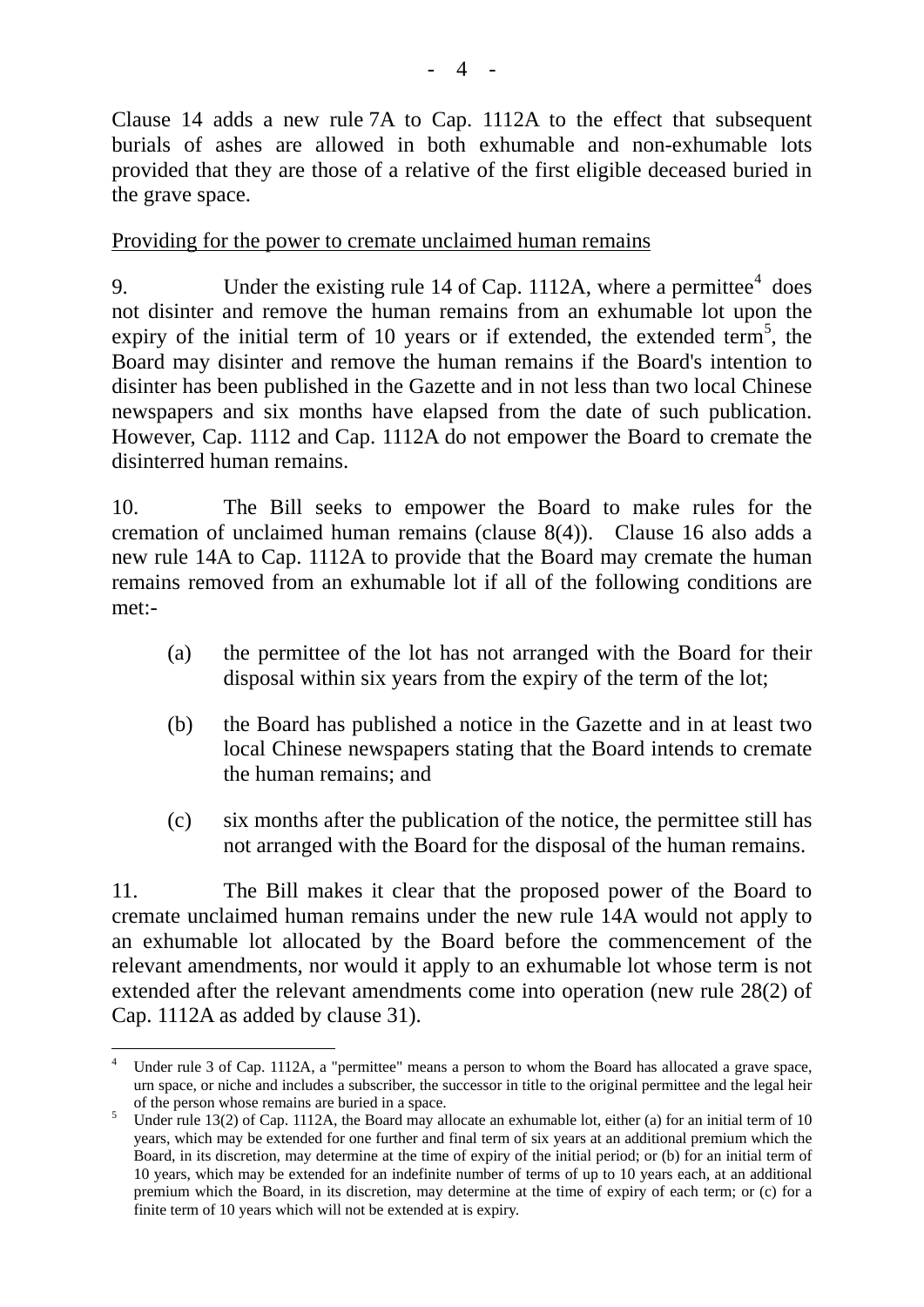Removing the restrictions on the maximum number of sets of ashes that could be deposited in a niche

12. Under the existing rules 20(5) and 21A(4) of Cap. 1112A, the maximum sets of human ashes that can be deposited into an ordinary niche are set at two, and a family niche are set at four. The Bill seeks to remove such restrictions and to empower the Board to determine the maximum number of sets of skeletal remains and ashes to be deposited in an ossuary niche (clause 23) and the maximum number of sets of ashes to be deposited in an ordinary niche (clause 24) and in a family niche (clause 26).

## Other amendments

13. The Bill also seeks to expand the ambit of the donations which the Board may make to cover charities operating for the benefit of the community of Hong Kong or a particular sector of that community (clause 7).

14. Other amendments relate to consequential and technical amendments.

## **Commencement**

15. The Bill, if passed, would come into operation on a day to be appointed by the Secretary for Home Affairs by notice published in the Gazette.

## **Public Consultation**

16. Upon enquiries with the Administration, it is noted that no public consultation has been conducted on the legislative proposals apart from the consultation with the Panel on Home Affairs (Panel) as stated in the following paragraph.

## **Consultation with LegCo Panel**

17. The Clerk to the Panel has advised that the Panel was briefed on 17 February 2014 on the proposed amendments to Cap. 1112 and Cap. 1112A to relax the restrictions in relation to the use of grave spaces and family niches in CPCs. Members in general supported the legislative proposals, including, among others, broadening the scope of persons eligible to be buried or deposited in CPCs, allowing burial of cremated human ashes in exhumable lots and allowing cremation of unclaimed human remains by the Board. However,